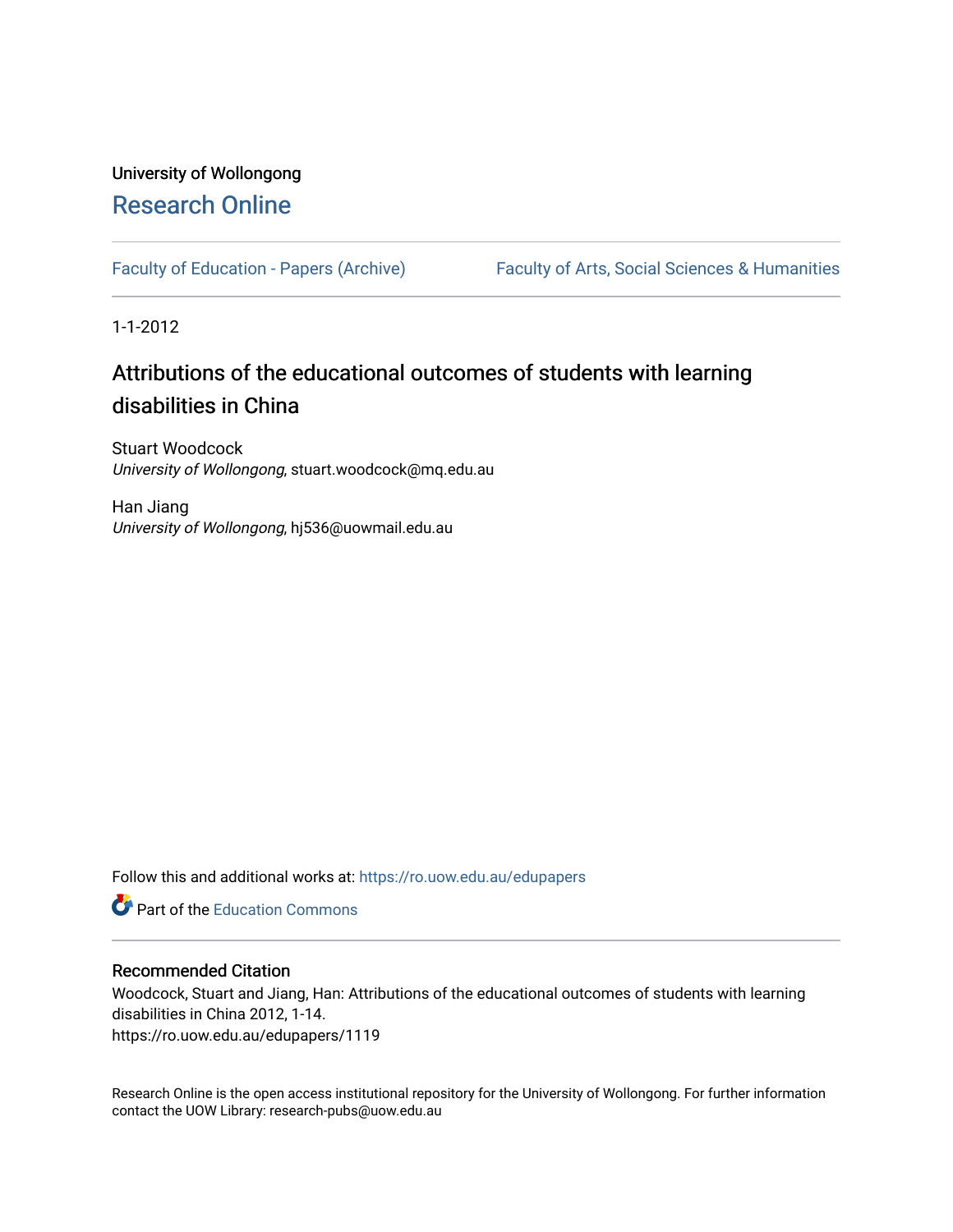## **ATTRIBUTIONS OF THE EDUCATIONAL OUTCOMES OF STUDENTS WITH LEARNING DISABILITIES IN CHINA**

**Stuart Woodcock Han Jiang**  *University of Wollongong* 

*This paper aims to raise awareness of the importance of attributional beliefs in relation to the educational outcomes of students with a learning disability (LD) in China. The study presented in this paper examined the attributional beliefs that Chinese pre-service teachers had developed towards students with LD, in comparison to students without LD. The findings show that Chinese pre-service teachers did not differ in their attributional beliefs between students with and without LD. Implications from the findings, and future research recommendations are also presented.* 

Students with learning disabilities (LD), or learning difficulties, form a large significant group in China. Research has shown that the prevalence rate in young people up to the age of 18 ranges from a low of 4.86% to a high of 31.62% (He, 2005; Liu, 2000; Wang, 2003; Yao, 2009). A major reason for such a wide discrepancy is the plethora of definitions and diagnostic criterion, none of which have been widely adopted across China. The more simplified the criterion used, the higher the rate of identified students. However, no matter which rate is referred, given such a large country, the population of students with LD will always be large. For the purpose of this paper, LD will be used referring to the World Health Organization (WHO) definition that *there is a significant disability of learning that cannot be solely accounted for by mental retardation, visual acuity problems, or inadequate schooling* (2010, p196).

In China over the past two decades, LD has increasingly received attention from many research fields such as education, psychology and medicine. The current research LD follows two basic tracks: one is to explore the cognitive development, and the mechanisms of information processing of students with LD, as well as to design effective interventions to solve problems and disabilities that occurred during their cognitive development; the other is to explore their social development, including mind and behaviour, emotional development, social competence, and social cognition, and so on (Yu, 2005). The latter is more recent, but has become a hot topic, in which the research on attribution and motivation of students with LD is a new focus (Chen, 2007; Li, Liu & Dong, 2006; Zhao, 2010). Among the various theories of attribution, Weiner's (1979, 1985, 1986) Attribution Theory is one of the most popular and has been commonly applied by Chinese researchers on LD among different populations (e.g., Luo, 2000; Zhao, Zhang, Geng & Shen, 2005) and in different subjects (e.g., Chang, 2010; Hu, 2009).

#### *Weiner's Attribution Theory*

Attribution theorists assume that *individuals seek to understand why events have occurred* (Schuster, Forsterlung, & Weiner, 1989, p. 192). Weiner and his colleagues originally developed the research on the causes of success and failure. Guided by Heider's causal structure (1958), they initially assumed that ability, effort, task difficulty, and luck were perceived as the most responsible causes for success and failure in achievement-related contexts, among which ability and effort were the most dominant determiners (Weiner, 1985). Later, they put forward that factors such as mood, fatigue, illness, biases of others, and unique factors to specific situations were necessary causes (Weiner, Russell,& Lerman, 1978).

In the centre of Weiner's Attribution Theory, are two related models. First, the theory categorized the perceived causes into three dimensions: locus of causality, stability, and controllability (Weiner, 1979, 1986). Locus of causality is concerned as a backward-looking belief, thus, it focuses on whether the cause is internal or external to the individual (Linnenbrink & Pintrich, 2002). For example, among the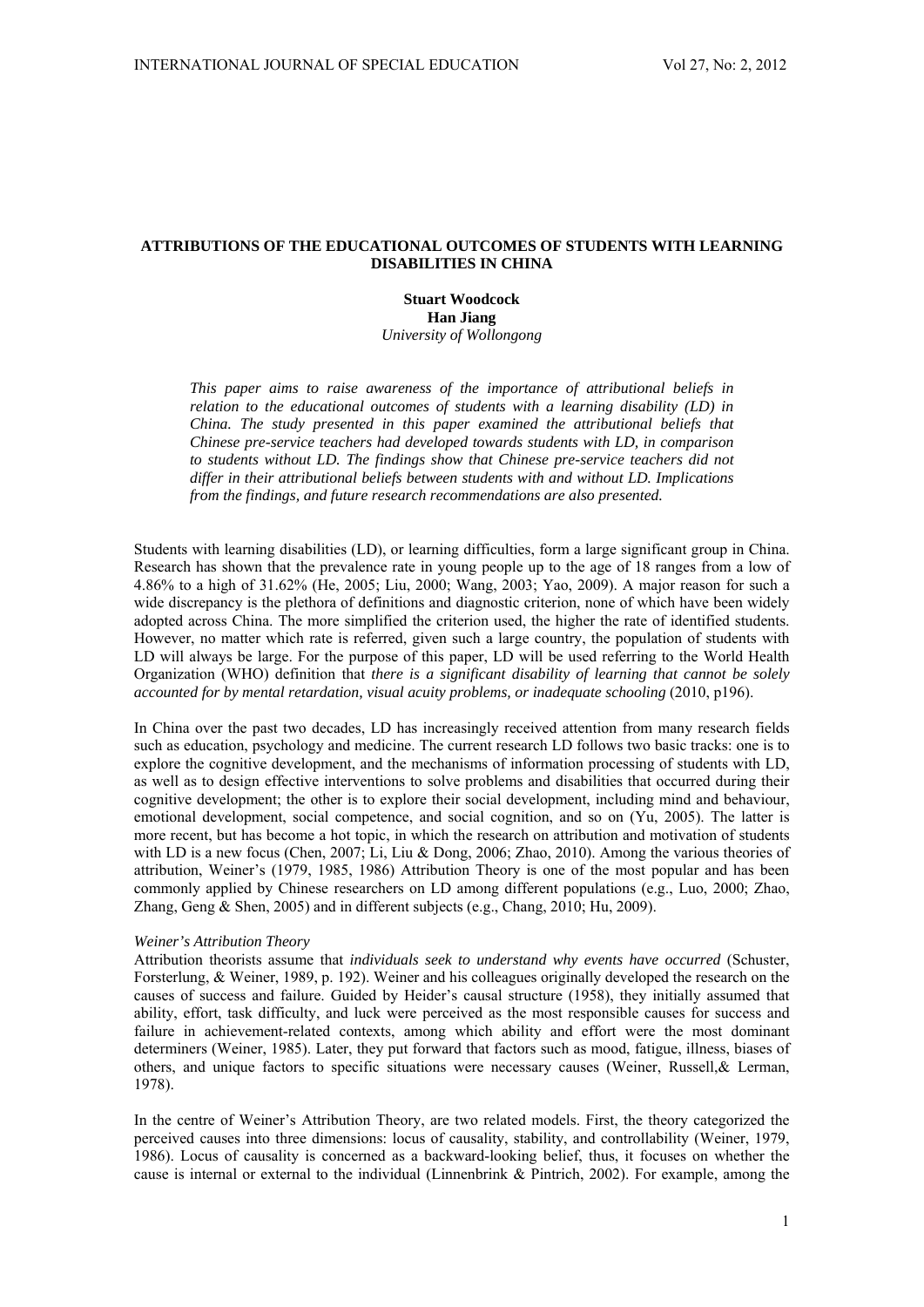four most important causes, ability and effort are internal to the individual, whereas task difficulty and luck are external. Stability defines the cause as either a stable (invariant) trait or an unstable (variant) trait. Based on the general agreement, ability and task difficulty are stable causes, whereas causes such as effort, luck, mood, and fatigue are unstable causes. Controllability is concerned with whether an individual has control over the cause, such as, can they increase or decrease the effort expenditure (which is perceived as controllable) over the cause (Weiner, 1985). Aptitude, by contrast, is typically perceived as uncontrollable (Schuster et al., 1989). According to the three dimensions, therefore, a specific cause can be located to one of eight cells, that is two levels of locus of causality by two levels of stability by two levels of control (Weiner, 1979). For example, a student who fails a test may explain it is due to the teacher's bias (external, stable and uncontrollable).

The three dimensions of causality link to psychological consequences, respectively, which forms the second model of Weiner's Attribution Theory (Weiner, 1979). Locus of causality has primary implications for self-esteem and affect as the secondary implication. If a failure is ascribed to internal causes, self-esteem may be lowered, and feelings of incompetent, guilt and resignation can be generated. If a failure is ascribed to external causes, self-esteem may be maintained, and feelings of aggression may be generated (Weiner et al., 1978). Stability relates to the degree of expectancy. A greater amount of expectancy might be produced if an individual ascribes a successful outcome to stable causes rather than unstable causes or unsuccessful outcomes to unstable causes. Finally, controllability may result in interpersonal judgment such as helping, evaluation and liking. Such an inference reminds of self- and other-perceptions for success and failure. Although the processes can be complex, these psychological consequences have significant influences on individual behaviours (Schunk, Pintrich, & Meece, 2008).

As indicated, attribution of success and failure happens in both the self and others. From this perspective, Weiner's Attribution Theory relates to two achievement motivations. First, an intrapersonal theory is presented, which addresses how individuals interpret their successes or failures. Second, an interpersonal theory is presented, which addresses how individuals explain others' success or failure (Tollefson, 2000). In school contexts, it can beteachers and students who explain the current outcomes and predict future results. It is also useful for teachers to use the theory to analyze students' patterns of attribution, and then to enhance their motivations and efforts. This is especially so when a student fails at a task.

A negative and unexpected student outcome such as test failure may frequently result in an attributional search by teachers (Clark, 1997). They likely use their prior knowledge or antecedent cues (Graham, 1991), such as performance history and social norms, to infer the causes (Kelley & Michaela, 1980). In most cases, teachers view ability and effort as the most significant causes of success and failure in school (Graham, 1991; Tollefson, 2000). Several studies found that effort was rated more important than ability (e.g., Graham & Weiner, 1986; Rolison & Medway, 1985). Further, effort is considered to having greater significance than ability for teachers to determine punishment (as well as to reward) (Matteucci  $\&$ Gosling, 2004; Matteucci, 2007). Weiner (1977) proposed two reasons to explain this discrepancy. First, effort elicits strong moral feelings that are socially valued. Second, effort is believed to be subject to volitional control whereas ability is viewed as stable and uncontrollable. Therefore, when a teacher ascribes a student's failure to lack of ability, sympathy may be elicited toward the student, and supportive behaviors may be followed. If lack of effort is perceived as the cause of failure, feelings of frustration may be elicited, and punitive actions may be followed (Weiner, 1979; 1994). In addition, teachers do not have to elicit emotion in self-examination whether they are responsible for the student's failure or not (Major, Kaiser, & McCoy, 2003).

In some cases, teachers ascribe students' success as being influenced by their teaching and personality, particularly, when they perceive a student who has low ability but has a sudden success (Bennett  $\&$ Bennett, 1994). A study by Rolison and Medway (1985) also concluded that teachers are prone to attribute performance increment of students with special needs to their effort rather than the students' effort, ability or task difficulty. When such an attributional linkage establishes, teachers are more likely to be intrinsically rewarded. By carrying the belief that they are good teachers, effort expenditure will likely be put forth (Bennett & Bennett, 1994).

In general, normally achieving (NA) students tend to attribute their success to internal causes such as ability and effort, and failure to lack of effort and unstable external causes (Tollefson, 2000). Students who follow this attributional style when successful are also likely to have higher self-esteem (Yan & Li, 2008). On the other hand, students who follow the attributional style when they fail can protect their selfworth (Linnenbrink & Pintrich, 2002). However, individual differences can be existent in the perception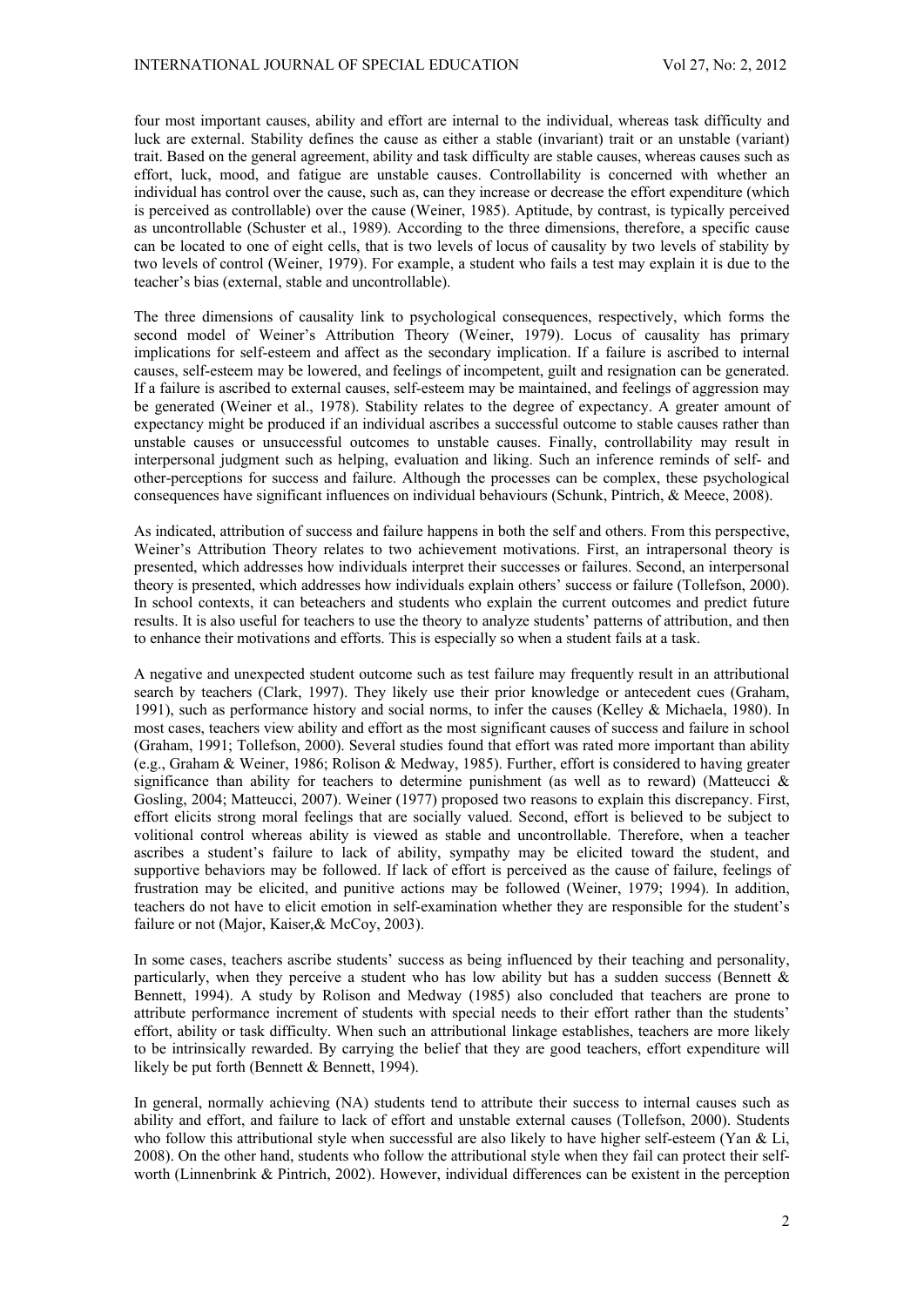of causality. For example, the study by Weiner and Kukla (1970) concluded distinctly that students who have high achievement motivation attribute success to internal causes more than those who have low achievement motivation.

Research on students with LD, has resulted with different findings. For example, Waheeda and Grainger (2002) found that students with LD have a negative attributional style, where they attribute success to external causes, and failure to internal and stable causes (Boersma & Chapman, 1981). Comparative studies between students with LD and NA students also have shown that the former are more likely to ascribe external causes such as task difficulty and luck to success than the latter (Jacobson, Lowery & DuCette, 1986; Pearl, Bryan & Donahue, 1980), as well as to ascribe internal causes such as lack of ability to failure more than the latter (Jacobson, Lowery & DuCette, 1986; Palmer, Drummond, Tollison & Zinkgraff, 1982). Consequently, students with LD may have lower self-esteem (Borkowski, Weyhing & Carr, 1988) and academic self-concept (Stone & May, 2002; Nunez et al., 2005) than NA students.

## *The Influence of Teacher Expectations*

Teachers' expectations play a vital role in students' motivation and academic performance (Graham, 1991; Hinnant, O'Brien & Ghazarian, 2009). A teacher's affective cues followed by a student's success or failure may have a significant influence on a student's perception of causality over the case (Graham, 1984). Weiner, Graham, Stem and Lawson (1982) studied affect-attribution relations and found that sympathy and ability, as well as frustration and effort are positively correlated. The study also indicated that even the five-year olds understood the affect-attribution relations. Furthermore, these affects convey teachers' expectations to students (Clark, 1997). Consequently, a student who receives sympathy from the teacher may attribute their failure to low ability (internal, stable and uncontrollable) and interpret the affect as a low expectation from the teacher. Alternatively, a student who receives frustration from the teacher may attribute the failure to low effort (internal, unstable and controllable) and interpret the affect as a high expectation from the teacher. These in turn, can influence students' motivation and achievement strategies (Reyna, 2000). In particular, when continual sympathy is paid by teachers, students' long-term motivation may be negatively impacted; as they see it as a signal that teachers believe they are incapable of success (Reyna & Weiner, 2001).

Similarly, teachers' praise can function as an attributional cue as well. Praise and blame from others can allow an individual to infer whether effort or ability is a cause for success or failure (Meyer et al., 1979). Nevertheless, the praise by a teacher following the success in easy tasks can lead the target of such feedback to infer low ability (Barker & Graham, 1987; Graham and Barker, 1990). Further, the praise or reward following a failure implies that the teacher believes the student will do no better and should not expect to improve (Clark, 1997). In contrast, an absence of praise following the success in easy tasks can lead the student to infer a higher ability (Schunk et al., 2008). To sum up, sympathetic help and generous praise has positive intentions by teachers and may be prevalent, but they are antecedents to perceptions of low ability (Graham and Barker, 1990; Woodcock & Vialle, 2010, Woodcock & Vialle, 2011). Further, although it may be seldom use in class, praise that focuses on the ability to successful situations will help to build up students' motivation, while blame that focuses on effort in failed situations can maintain the motivation (Foote, 1999).

Teachers may likely view students with LD as internal, stable, and uncontrollable (Clark, 1997). Such a statement implies that teachers may be more generous, less stringent and hold lower expectations to these students. Clark's research with general elementary teachers in the United States found that the teachers tended to reward students with LD more than students without LD in failed situations; expressed more sympathy and less frustration towards students with LD; and held the belief that students with LD would fail more in the future (1997). Similar findings have been reached by Tollefson and Chen's (1988) research with K-12 teachers, Georgiou, Christou, Stavrinides and Panoura's (2002) research with elementary teachers in Cyprus, and Woodcock and Vialle's research with pre-service secondary school teachers (2010) and pre-service elementary school teachers (2011) in Australia. Thus, it can be generally concluded, at least in Western societies, attributional cues that teachers convey to students with LD are that they have lower ability than NA students and should expect less achievement. Certainly the signal can be harmful to the students' motivation and future performance.

Research on cross-cultural comparisons has shown that, in Eastern societies, low achievement or failure tends to be attributed to low effort on the part of students (Georgiou et al., 2002). The difference may be due to subgroups in demographic variables such as religion and values, which further underline the need for caution in generalizing from the data (Yan & Gaier, 1994). Adapted from Clark's (1997) research,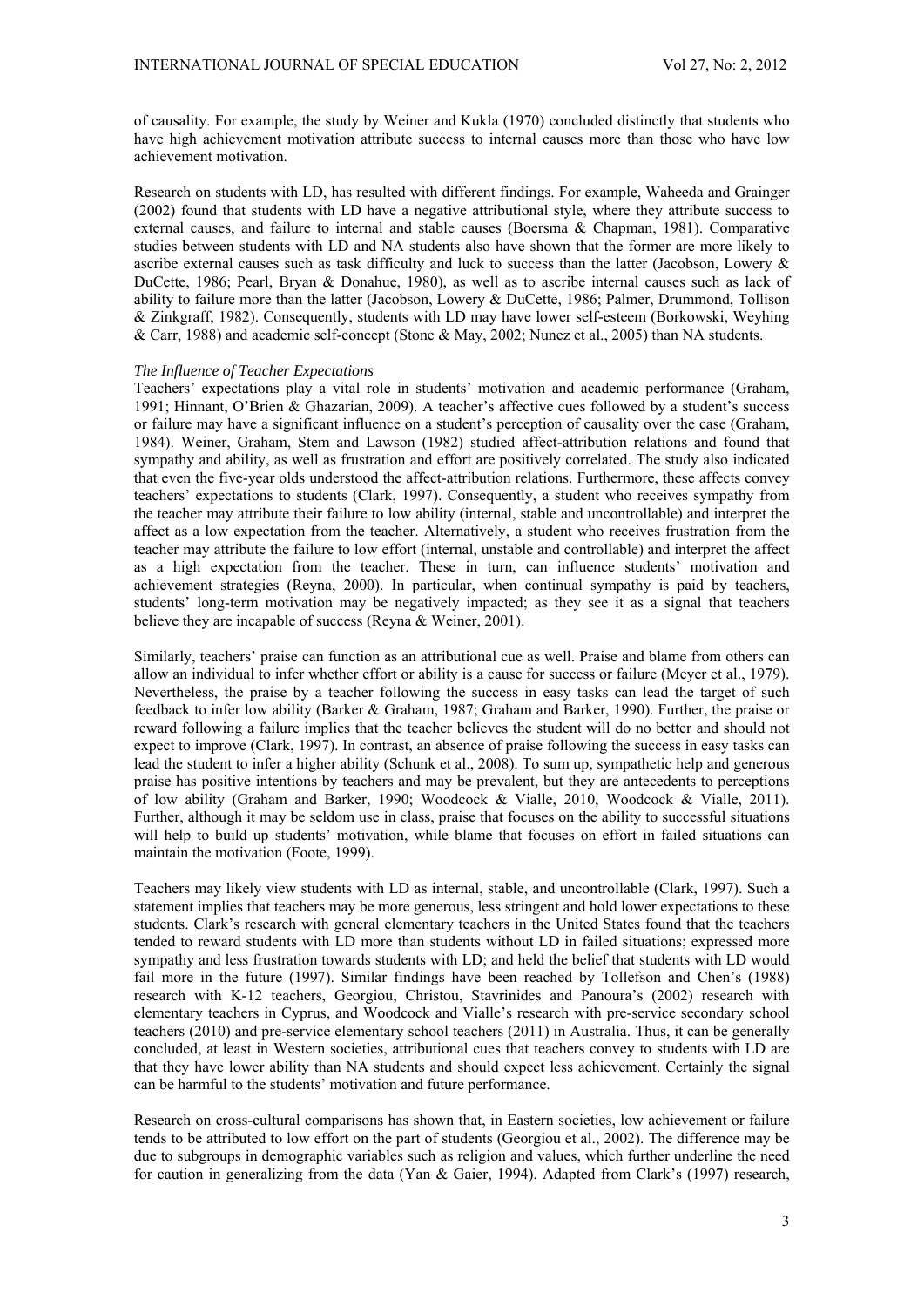Zhang, Zhao, Shen and Geng (2007) conducted a similar study with 167 elementary school teachers and 166 secondary school teachers in China. They found that the teachers tended to reward low ability and high effort students without LD more than low ability and low effort students with and without LD, were angrier to low effort students with and without LD than high effort students, and expected more failure to low ability and low effort students without LD than low ability and low effort students with LD. In particular, elementary school teachers believed high ability and low effort students without LD would fail more than high ability and low effort students with LD in the future. Zhang and colleagues concluded that Chinese teachers were less generous than Western teachers to students with LD. Further, they might perceive LD as an unstable cause, which can enhance students' motivation.

With the exception of the above study, research on teachers' interpersonal attributions of students with LD is limited in China. In particular, the research identifying pre-service teachers' interpersonal attributions of students with LD is rare. As teachers' efficacy beliefs are less likely to change throughout their teaching career (Woolfolk-Hoy & Spero, 2005), identifying pre-service teachers' interpersonal attribution is necessary. Accordingly, the aim of the present study was to identify the causal dimensions of students with LD as perceived by pre-service teachers, and whether Chinese pre-service elementary school and secondary school teachers subscribe them to a positive or negative attribution pattern.

### **Method**

The study aimed to investigate to what extent Chinese pre-service teachers' knowledge of the presence or absence of a LD would influence: (a) the feedback given to a hypothetical boy based on his ability and the effort expended, (b) the frustration and sympathy felt towards each boy, and (c) the future expectations held for each boy. Participants were 101 pre-service teachers (17 male and 84 female) who would teach either in elementary schools or secondary schools. Among them, 81 participants were drawn from a local vocational university and were undertaking the final year of the Diploma of Elementary Education, which prepares graduates to teach students in elementary schools. The structure of program combines theoretical and practical elements of teaching, which helps students to develop professional knowledge and classroom practice. However, none of the special education content is included as an individual subject to the program. Therefore, these pre-service teachers did not have a conceptualized map of special education in their mind. Alongside their diploma studies, they had successfully completed two practicum experiences which had lasted for two weeks, and was at the end of year one and two, respectively. The other 20 participants were drawn from a short term (2-month) pre-teaching training program. Unlike the diploma program, it focuses on current issues and teaching methodology associated with secondary education in China. The pre-service teachers all held, at the minimum, a baccalaureate degree which excludes the degree in secondary education. All of them had passed the exams and an interview which was required by Teachers Law of the People's Republic of China (Ministry of Education of the People's Republic of China [MOE], 2009) and had their teaching license registered.

The survey instrument was adapted from Woodcock and Vialle's (2010) study which examined comparisons between students with and without LD, and whether Australian pre-service secondary school teachers perceived them to a positive or negative attribution cycle. In their study, eight vignettes were adapted slightly from the original version created by Clark (1997), in order to fit within an Australian context. Each vignette described a hypothetical boy who had just taken a typical classroom test and failed. The vignettes did not specifically identify the cause of the hypothetical boys' failures in order to stimulate causal explanations by the participants. The description of each vignette provided three types of information: a statement of student ability, the typical pattern of effort expended by the student in the classroom, and information on academic performance. The descriptions identified half of the boys as LD and half as NLD, half as high ability and half as low ability, and, half as expending high effort and half as expending low effort, but specific terms were not used. The boys were matched on ability (high/low), on typical effort (high/low), and the presence/absence of a LD (LD/NLD). Finally, a matrix of 2 (ability) by 2 (effort) by 2 (LD/NLD) were formed.

## An example of a vignette (high ability/low effort/NLD) is:

Phillip is a student in your class. He has greater aptitude for academic tasks than most children in the class. Although he occasionally does excellent work, he is usually off task and does not participate in class often. He rarely completes class assignments and does not do much of his homework.

After respondents had read the vignettes, they were presented with four questions which asked them: (a) what feedback they would give to the child, (b) the degree of frustration that they would feel towards the child, (c) the degree of sympathy that they would feel towards the child, and, (d) their expectation of the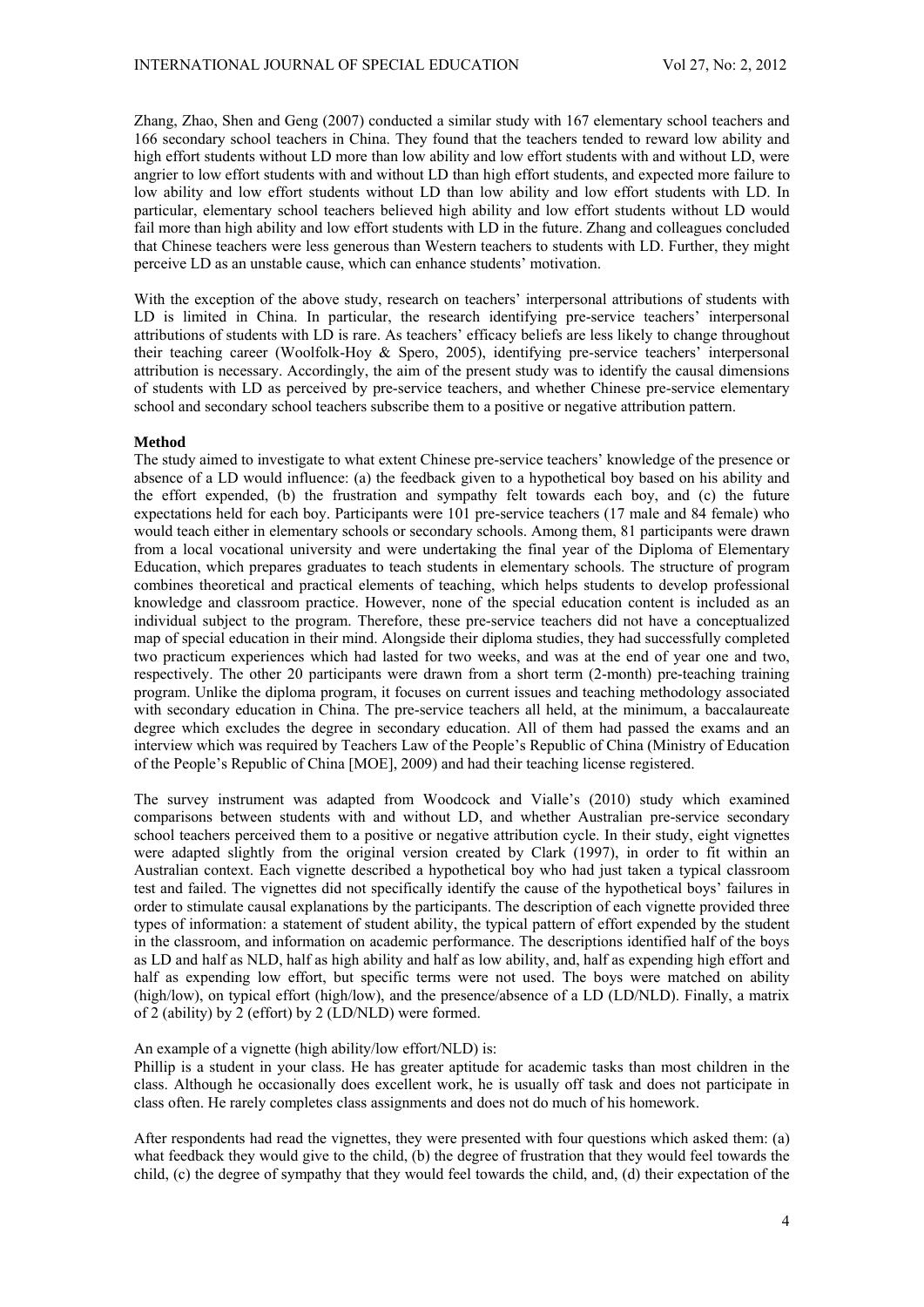likelihood of the boy's future failure. Each of the four questions of that followed the vignettes was presented as a Likert-scale item.

In the present study, the instrument including eight vignettes was adapted from Woodcock and Vialle's (2010), and following revisions were made:

1. The whole instrument was translated from English to Chinese. After the instrument had been translated to Chinese, it was assessed by experts in the field of TESOL, who were fluent in both written English and Chinese, and familiar with Australian and Chinese society which gave a bilingual check. 2. WHO's definition of LD is adopted as the definition of LD referred by the instrument.

3. Minor revisions were made to fit Chinese context. For example, in Woodcock and Vialle's version, boys are called by their first names such as Thomas and Andrew, which are common in Western society. In the present version, boys are called by their surnames, such as (Mǎ) and (Lǔ), which are common in Chinese society

## **Results**

A two (N/LD) by two (ability) by two (effort) multivariate analysis of variance with repeated measures was conducted for the four dependent measures (feedback, frustration, sympathy, and expectation of future failure). The following sections report the results of the repeated measures for feedback, frustration, sympathy, and expectation of future failure. Each section reports the results of the repeated measures analysis by discussing the main effects for each variable (LD status, ability level, and effort expended) and combined two and three-way interactions. The effect sizes used and measured in this paper reflect upon Cohen's suggested small, medium, and large effect sizes where ηp2sizes are equal to 0.10, 0.25, and 0.40 respectively (Cohen, 1969, cited in Richardson, 2011).

Overall, significant main effects, from the multivariate analysis of variance repeated measures, for LD status, F (1, 101) = 5.060, p< .001,np2= .177; ability, F (1, 101) = 19.802, p< .001, np2= .457; and, effort, F  $(1, 101) = 57.822$ , p< .001,  $np2 = .711$ , were found for attributional response. In particular, a three-way interaction of LD, ability and effort was significant and produced a small-medium main effect, F (1, 101) = 6.691, p < .001, p 2 = .222. Moreover, LD status and effort (F (1, 101) = 6.562, p < .001, p 2 = .218), and LD status and ability (F  $(1, 101) = 7.235$ , p< .001,np2= .235), also resulted in interaction small-medium effects. The following sections report the univariate analysis of variance using repeated measures for each individual attributional response.

| г ееараск                               |                  |                  |                  |      |             |      |        |      |  |
|-----------------------------------------|------------------|------------------|------------------|------|-------------|------|--------|------|--|
| Table 1. Pre-service Teachers' Feedback |                  |                  |                  |      |             |      |        |      |  |
|                                         |                  | LD<br><b>NLD</b> |                  |      |             |      |        |      |  |
|                                         | M                | SЕ               | M                | SЕ   |             |      |        |      |  |
| LD Status                               | 2.689            | .158             | 2.615            | .135 |             |      |        |      |  |
|                                         | Low              |                  | High             |      |             |      |        |      |  |
|                                         | $\boldsymbol{M}$ | SE               | $\boldsymbol{M}$ | SE   |             |      |        |      |  |
| Ability                                 | 2.378            | .169             | 2.926            | .126 |             |      |        |      |  |
| Effort                                  | 1.408            | .222             | 3.895            | .092 |             |      |        |      |  |
|                                         | LD LA            |                  | LD HA            |      | NLD LA      |      | NLD HA |      |  |
|                                         | M                | SЕ               | M                | SE   | M           | SE   | M      | SЕ   |  |
| LD*Ability                              | 2.168            | .208             | 3.209            | .145 | 2.587       | .164 | 2.643  | .162 |  |
|                                         |                  |                  |                  |      |             |      |        |      |  |
|                                         | LD LE            |                  | LD HE            |      | NLD LE      |      | NLD HE |      |  |
|                                         | M                | SЕ               | M                | SЕ   | M           | SЕ   | M      | SE   |  |
| $LD*Effort$                             | 1.704            | .233             | 3.673            | .139 | 1.112       | .259 | 4.117  | .083 |  |
|                                         |                  |                  |                  |      |             |      |        |      |  |
|                                         | <b>LA LE</b>     |                  | LA HE            |      | <b>HALE</b> |      | HA HE  |      |  |
| LD*Ability*Effort                       | М                | SЕ               | M                | SЕ   | M           | SЕ   | M      | SE   |  |
| LD                                      | 1.020            | .300             | 3.316            | .207 | 2.388       | .233 | 4.031  | .116 |  |
| <b>NLD</b>                              | 0.990            | .310             | 4.184            | .107 | 1.235       | .305 | 4.051  | .104 |  |

*Feedback*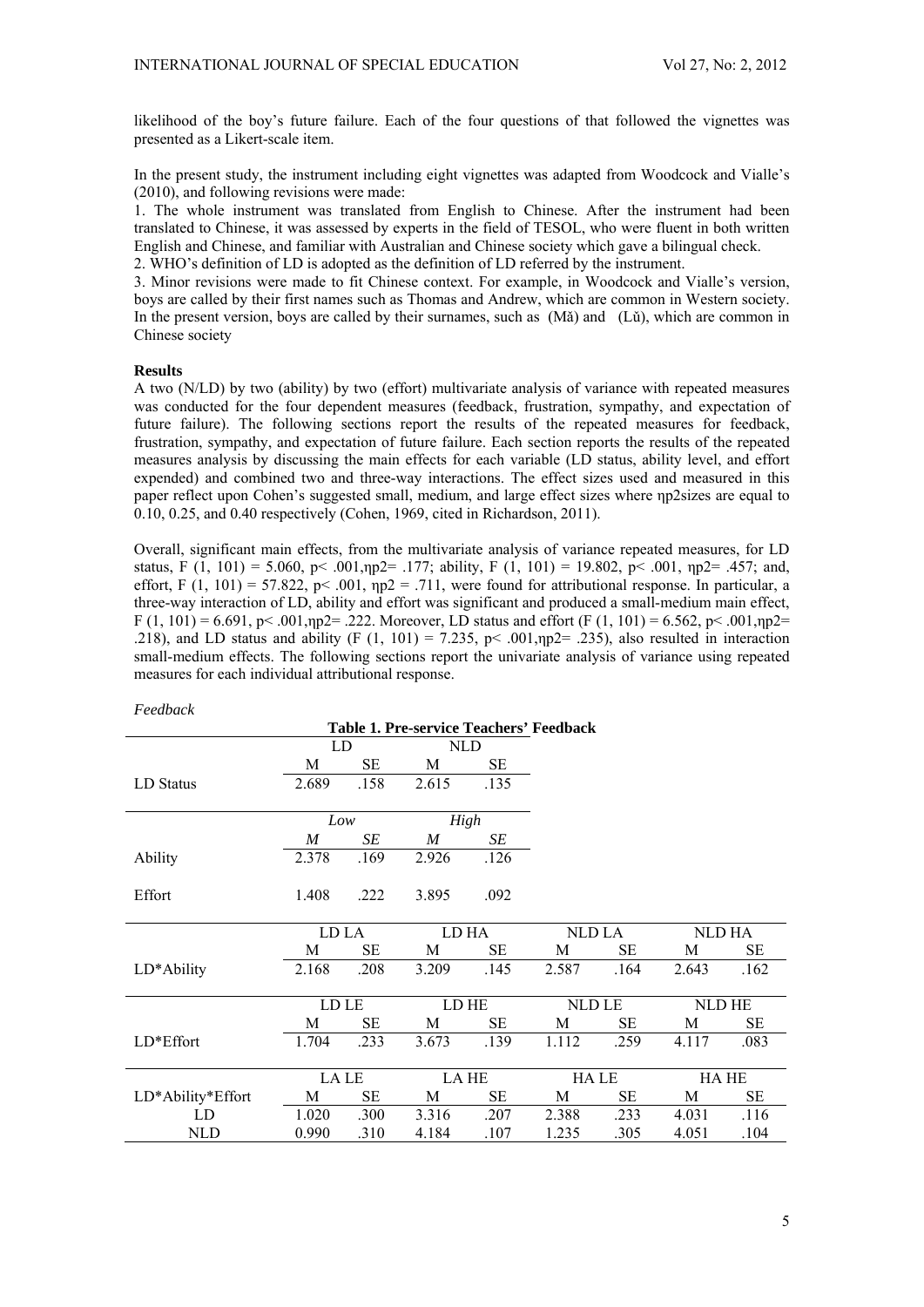As indicated in Table 1, there was no significant main effect for LD status (F  $(1, 101) = .336$ , p> .01,  $np2 = .003$ ), found for feedback. As Figure 1 shows, this can be noticed in the p2 and mean score differences between feedback given to the students with and without LD. However, a significant small main effect for ability,  $F(1, 101) = 16.298$ ,  $p < .001$ ,  $np2 = .144$ , was found for feedback. This can be seen in the differences in feedback between the  $np2$  and mean scores of low and high ability students (M1 –  $M2 = .548$ ). Greater positive feedback was given to the high ability students. Finally, a large significant main effect for effort, F  $(1, 101) = 137.186$ , p< .001,  $np2 = .586$ , was found for feedback. The level of effort expended was the most highly significant main effect found for feedback. This can be seen in then p2 and mean feedback scores given to low effort students ( $M = 1.408$ ) and high effort students ( $M =$ 3.895) with greater positive feedback given to students who expend high effort.



**Figure 1.Pre-service Teachers' Feedback to Students** 

As can be noticed in Figure 1, Chinese pre-service teachers considered a two-way interaction between a boy's level of ability and his LD status (F  $(1, 101) = 19.174$ , p< .001, np2= .165) (small effect size) when giving feedback. Furthermore, Chinese pre-service teachers also considered a two-way interaction between a boy's level of effort expended and LD status (F  $(1, 101) = 16.865$ , p< .001,np2= .148) (small effect size) when giving feedback.

#### Frustration

There was no significant main effect for LD status,  $(F(1, 101) = .287, p > .01, np2 = .003)$ , found for preservice teacher frustration. Furthermore, there were no significant main effects for ability,  $F(1, 101) =$ 7.397,  $p > .01$ ,  $np2 = .003$ . Thus, there were no differences in pre-service teachers' frustrations towards high or low ability level students. Moreover, a large significant main effect found for frustration was effort, F (1, 101) = 96.883, p < .001,  $np2$  = .500. This can be seen in then p2 and mean scores of frustration felt towards low effort students ( $M = 3.712$ ) and high effort students ( $M = 2.459$ ). Consequently, greater frustration was felt towards students who expend low effort.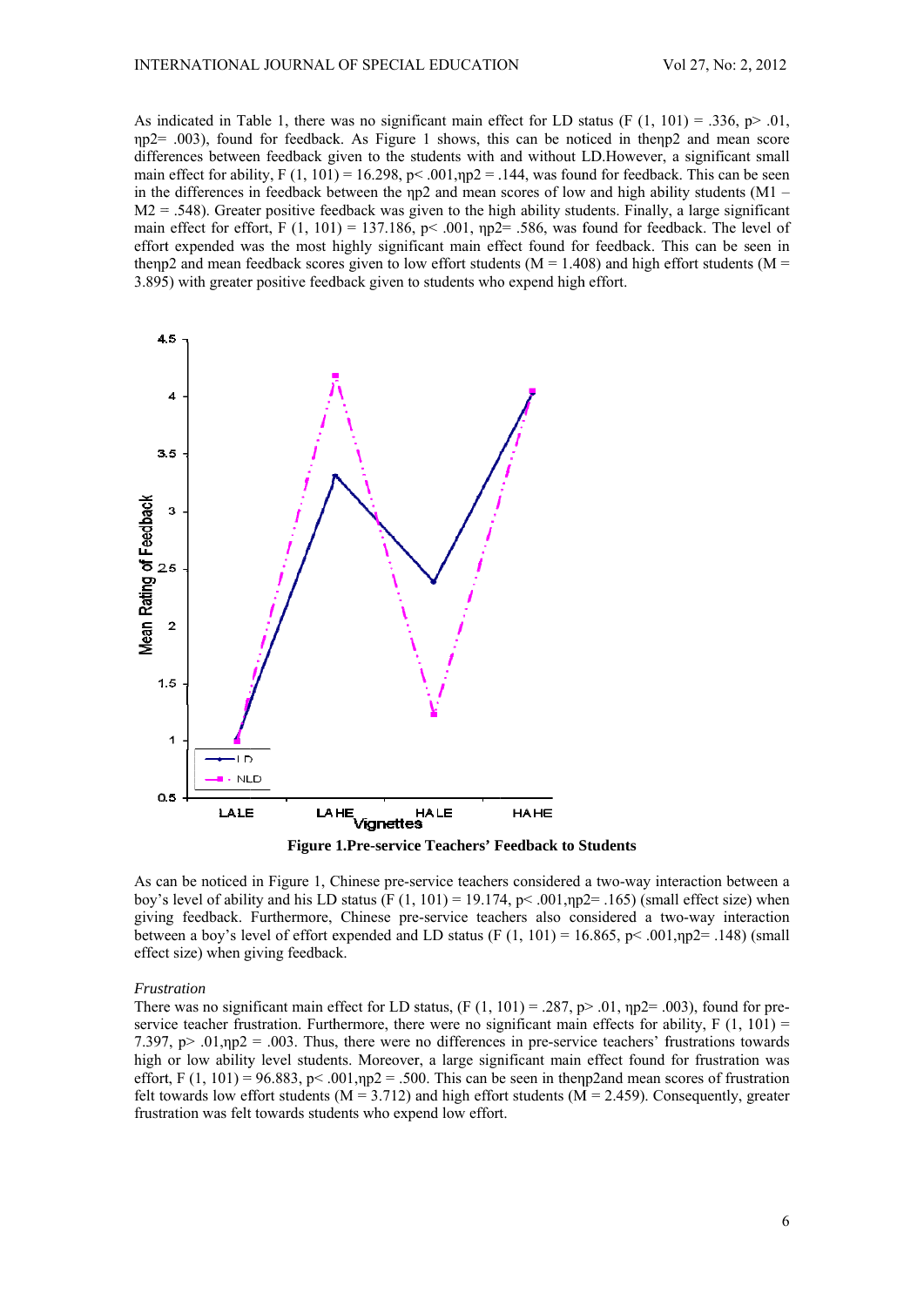$\sim$  $\sim$   $-$ 

|                   |       |      |            |       | Table 2 Levels of Pre-service Teachers' Frustration |        |        |        |
|-------------------|-------|------|------------|-------|-----------------------------------------------------|--------|--------|--------|
|                   | LD    |      | <b>NLD</b> |       |                                                     |        |        |        |
|                   | M     | SЕ   | M          | SЕ    |                                                     |        |        |        |
| LD Status         | 3.107 | .091 | 3.064      | .092  |                                                     |        |        |        |
|                   |       |      |            |       |                                                     |        |        |        |
|                   | Low   |      |            | High  |                                                     |        |        |        |
|                   | M     | SE   | M          | SE    |                                                     |        |        |        |
| Ability           | 3.224 | .097 | 2.946      | .096  |                                                     |        |        |        |
| Effort            | 3.712 | .115 | 2.459      | 0.091 |                                                     |        |        |        |
|                   | LD LA |      | LD HA      |       | NLD LA                                              |        | NLD HA |        |
|                   | M     | SЕ   | M          | SE    | M                                                   | SE     | M      | SE     |
| LD*Ability        | 3.383 | .208 | 2.832      | .105  | 3.066                                               | .105   | 3.061  | .121   |
|                   |       |      |            |       |                                                     |        |        |        |
|                   | LD LE |      |            | LD HE |                                                     | NLD LE |        | NLD HE |
|                   | M     | SЕ   | M          | SE    | M                                                   | SE     | M      | SE     |
| LD*Effort         | 3.643 | .116 | 2.571      | .107  | 3.781                                               | .140   | 2.347  | .115   |
|                   |       |      |            |       |                                                     |        |        |        |
|                   | LA LE |      | LA HE      |       | HA LE                                               |        | HA HE  |        |
| LD*Ability*Effort | M     | SЕ   | M          | SE    | M                                                   | SE     | M      | SЕ     |
| LD.               | 3.837 | .153 | 2.929      | .138  | 3.449                                               | .127   | 2.214  | .128   |
| <b>NLD</b>        | 3.918 | .170 | 2.214      | .136  | 3.643                                               | .167   | 2.480  | .146   |

 $\sim$   $-$ 

Thus, as can be seen in Figure 2, the frustration felt towards students was governed by the level of effort expended, not the LD status, nor the ability level. Pre-service teachers felt greater frustration towards students when they expend low effort, and yet less frustration towards students who expend high effort.



Figure 2.Pre-service Teachers' Frustrations towards Students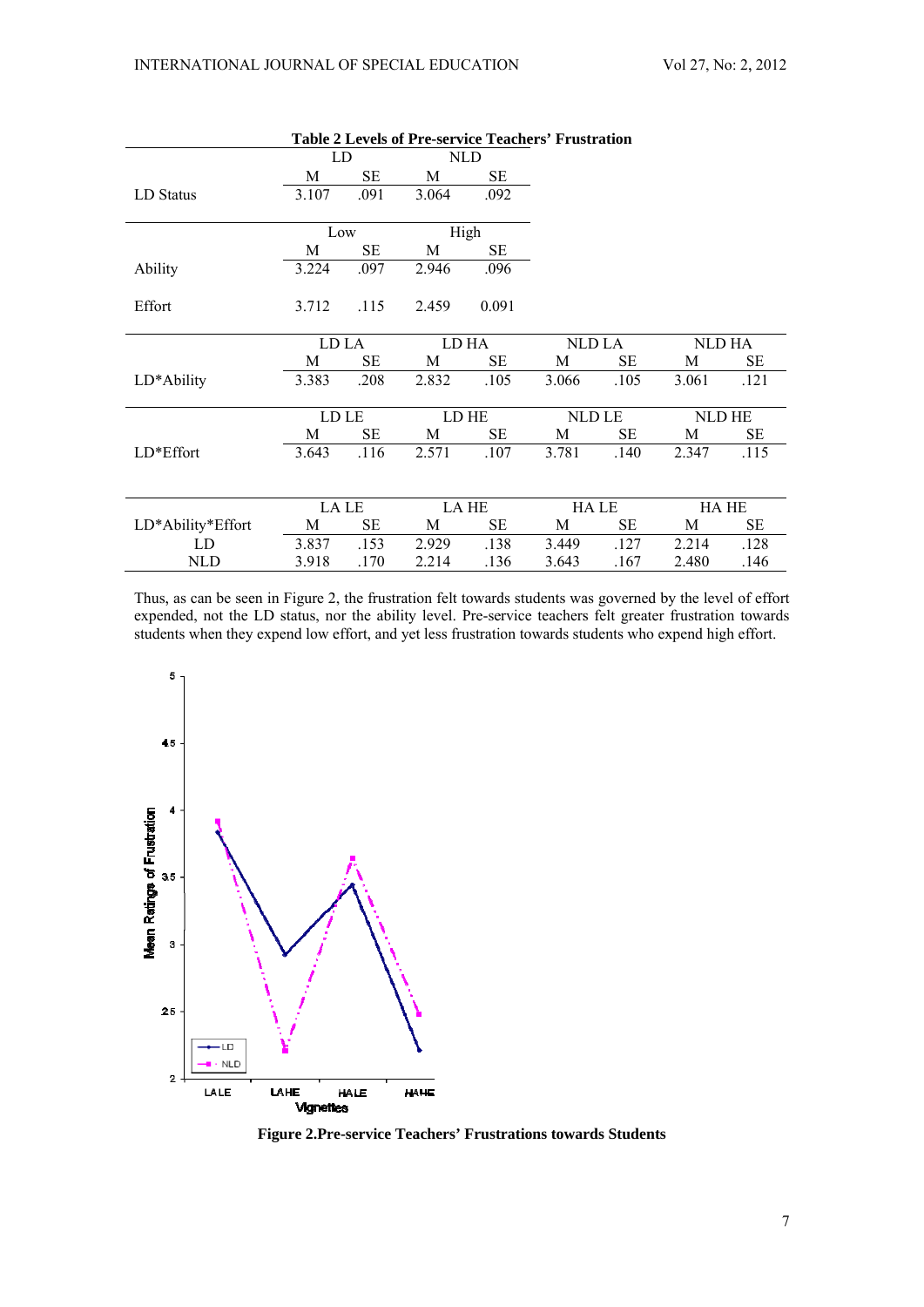There were no significant two-way or three-way interactions between LD status and ability, nor LD status and effort with regards to Chinese pre-service teachers' feelings of frustration.

Sympathy

| <b>Table 3.Pre-service Teachers' Sympathy</b> |           |           |       |      |             |      |             |           |  |
|-----------------------------------------------|-----------|-----------|-------|------|-------------|------|-------------|-----------|--|
|                                               | NLD<br>LD |           |       |      |             |      |             |           |  |
|                                               | М         | SЕ        | М     | SЕ   |             |      |             |           |  |
| LD Status                                     | 3.622     | .123      | 3.298 | .120 |             |      |             |           |  |
|                                               |           |           |       |      |             |      |             |           |  |
|                                               | Low       |           | High  |      |             |      |             |           |  |
|                                               | M         | SЕ        | М     | SЕ   |             |      |             |           |  |
| Ability                                       | 3.640     | .123      | 3.281 | .121 |             |      |             |           |  |
|                                               |           |           |       |      |             |      |             |           |  |
| Effort                                        | 3.416     | .125      | 3.505 | .138 |             |      |             |           |  |
|                                               |           |           |       |      |             |      |             |           |  |
|                                               | LD LA     |           | LD HA |      | NLD LA      |      | NLD HA      |           |  |
|                                               | M         | <b>SE</b> | M     | SЕ   | M           | SЕ   | M           | SE        |  |
| LD*Ability                                    | 3.837     | .135      | 3.408 | .142 | 3.444       | .138 | 3.153       | .137      |  |
|                                               |           |           |       |      |             |      |             |           |  |
|                                               | LD LE     |           | LD HE |      | NLD LE      |      | NLD HE      |           |  |
|                                               | М         | SЕ        | М     | SЕ   | М           | SЕ   | М           | <b>SE</b> |  |
| LD*Effort                                     | 3.658     | .138      | 3.587 | .139 | 3.173       | .139 | 3.423       | .168      |  |
|                                               |           |           |       |      |             |      |             |           |  |
|                                               | LA LE     |           | LA HE |      | <b>HALE</b> |      | <b>HAHE</b> |           |  |
| LD*Ability*Effort                             | М         | SЕ        | M     | SE   | M           | SЕ   | М           | SE        |  |
| LD                                            | 3.592     | .163      | 4.082 | .165 | 3.724       | .150 | 3.092       | .175      |  |
| <b>NLD</b>                                    | 3.235     | .161      | 4.653 | .204 | 3.112       | .162 | 3.194       | .194      |  |

A significant (small) main effect for LD status,  $F(1, 101) = 13.974$ ,  $p < .001$ ,  $np2 = .126$ , was found for sympathy with mean differences in pre-service teacher sympathy towards students with and without LD  $(M1 - M2 = .324)$ . Figure 3 shows that greater sympathy was felt by pre-service teachers towards students with LD than their NLD counterparts. A significant (small) main effect for ability,  $F(1, 101) =$ 15.971,  $p < .001$ ,  $np2 = .141$ , was also found for sympathy. This can be seen in then p2 and mean differences in pre-service teacher sympathy towards low ability and high ability students  $(M1 - M2 =$ .359). Pre-service teachers felt greater sympathy for low ability students than for their high ability counterparts. There was no significant main effect for effort. F  $(1, 101) = 0.446$ , p>  $.01 \text{ m}$   $2 = .005$ , found for sympathy. Thus, sympathy levels did not change due to the effort expended by students.

 $4.5 -$ 



**Figure 3.Pre-service Teachers' Sympathy towards Students**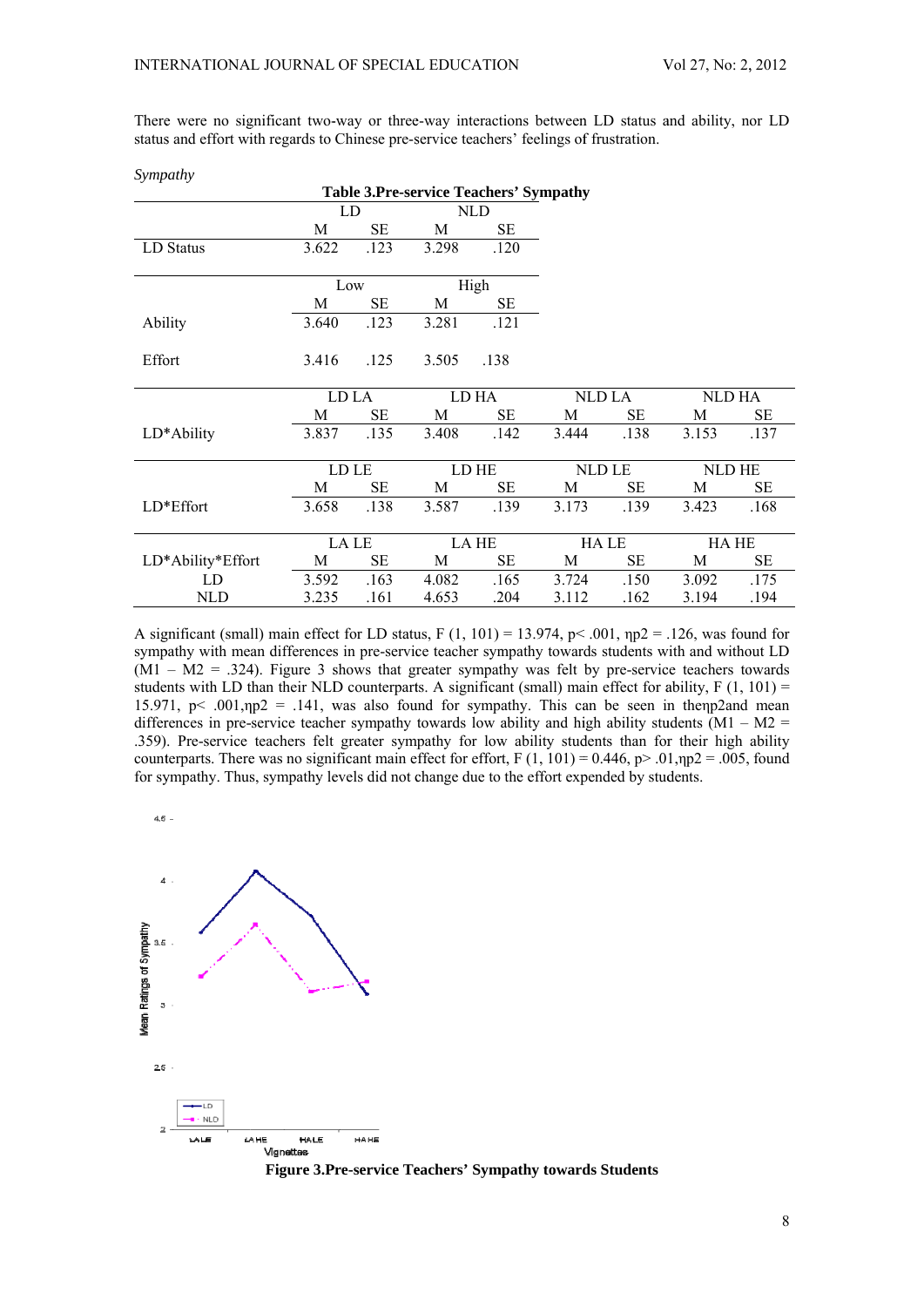There were no significant two-way or three-way interactions between LD status and ability, nor LD status and effort with regards to Chinese pre-service teachers' sympathy.

| Table 4. Pre-service Teachers' Expectations of Future Failure |                  |       |       |       |                  |               |                  |               |  |
|---------------------------------------------------------------|------------------|-------|-------|-------|------------------|---------------|------------------|---------------|--|
|                                                               | LD               |       | NLD   |       |                  |               |                  |               |  |
|                                                               | $\boldsymbol{M}$ | SE    | M     | SE    |                  |               |                  |               |  |
| LD Status                                                     | 3.776            | .088  | 3.503 | .088  |                  |               |                  |               |  |
|                                                               |                  | Low   |       | High  |                  |               |                  |               |  |
|                                                               | M                | SE    | M     | SE    |                  |               |                  |               |  |
| Ability                                                       | 4.026            | .088  | 3.253 | .090  |                  |               |                  |               |  |
| Effort                                                        | 4.224            | .091  | 3.054 | .090  |                  |               |                  |               |  |
|                                                               |                  | LD LA |       | LD HA |                  | NLD LA        |                  | NLD HA        |  |
|                                                               | $\boldsymbol{M}$ | SE    | M     | SE    | M                | SE            | M                | SE            |  |
| LD*Ability                                                    | 4.327            | .117  | 3.224 | .099  | 3.724            | .102          | 3.281            | .144          |  |
|                                                               |                  | LD LE |       | LD HE |                  | <b>NLD LE</b> |                  | <b>NLD HE</b> |  |
|                                                               | M                | SE    | M     | SE    | M                | SE            | M                | SE            |  |
| LD*Effort                                                     | 4.219            | .104  | 3.332 | .110  | 4.230            | .124          | 2.776            | .105          |  |
|                                                               |                  |       | LA HE |       | HA LE            |               |                  |               |  |
|                                                               |                  | LA LE |       |       |                  |               | HA HE            |               |  |
| LD*Ability*Effort                                             | M                | SE    | M     | SE    | $\boldsymbol{M}$ | SE            | $\boldsymbol{M}$ | SE            |  |
| LD                                                            | 4.612            | .141  | 4.041 | .138  | 3.827            | .119          | 2.622            | .136          |  |
| <b>NLD</b>                                                    | 4.684            | .152  | 2.765 | .129  | 3.776            | .148          | 2.786            | .148          |  |

*Expectancy of Future Failure* 

No significant main effect for LD status, F  $(1, 101) = 6.079$ , p $> 0.01$ , np2= .068, was found for pre-service teachers' expectations of a student's future failure. However, a large significant main effect for ability, F  $(1, 101) = 67.806$ , p< .001,np2= .411, was found for pre-service teachers' expectations of a student's future failure. The differences inηp2and mean scores between the expectations of future failure for high ability and low ability students ( $\overline{M1}$  -  $\overline{M2}$  = .773) shows this. Pre-service teachers had a considerably greater expectation of future failure for students of low ability than for their high ability counterparts. A large significant main effect for effort, F  $(1, 101) = 140.976$ , p< .001, np2= .592, was found for preservice teachers' expectations of a student's future failure. The level of effort expended was the most highly significant main effect found for expectation of future failure. This can be seen in thenp2and mean expectation scores given to students who expend low effort ( $M = 4.224$ ) and students who expend high effort (M = 3.054). Thus, pre-service teachers held higher expectations of future failure for students who expend low effort than their high effort counterparts (see Figure 4).

As Figure 4 shows, there were no significant two-way or three-way interactions between LD status and ability, nor LD status and effort with regards to Chinese pre-service teachers' expectations of future failure. Thus, although effort and ability were found to be significant in the pre-service teachers' expectations, LD status was not significantly influential.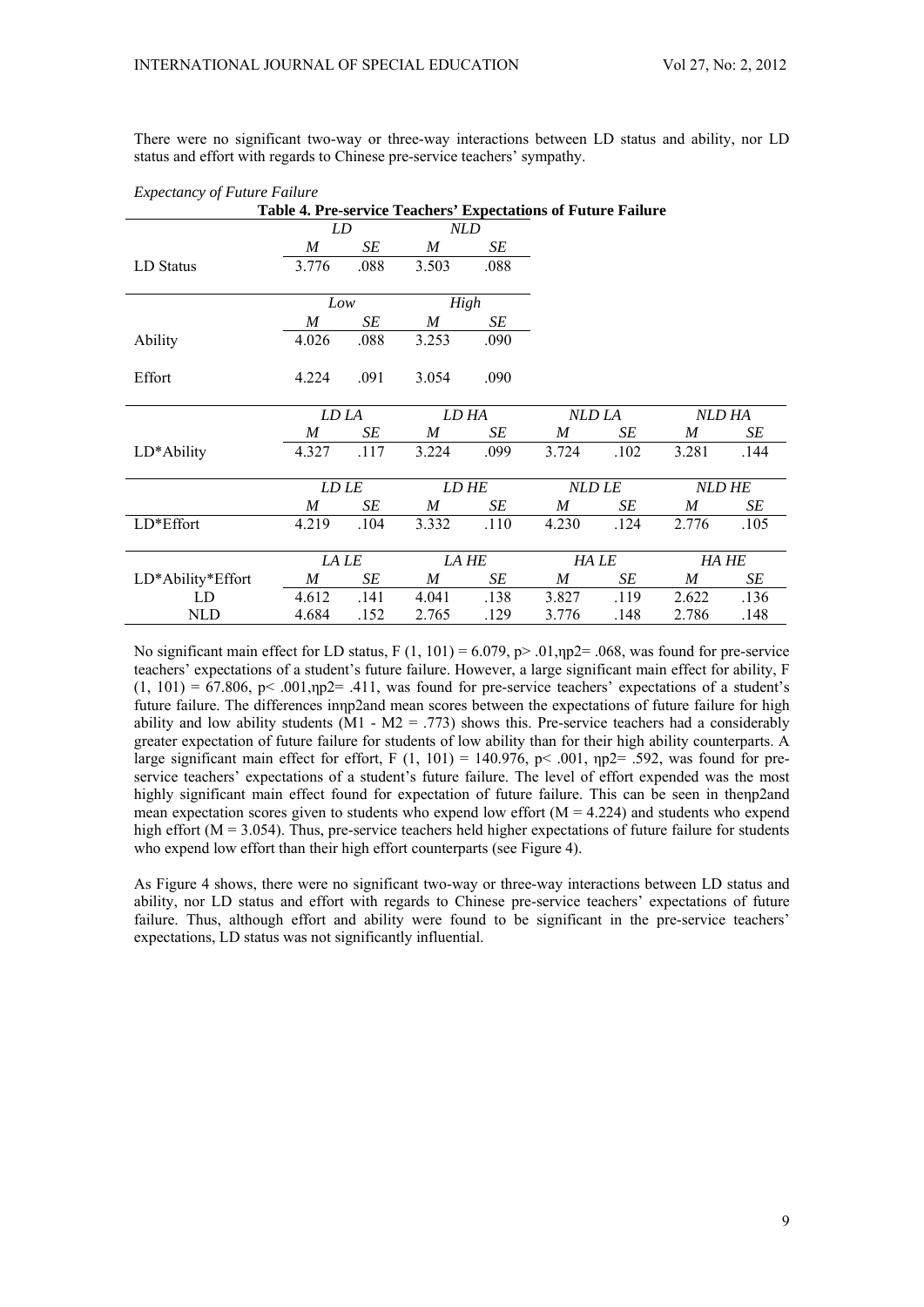

Figure 4. Pre-service Teachers' Expectations of Future Failure of Students

## **Discussion**

The results demonstrate that as students' ability levels increase, the pre-service teachers' reported feedback becomes more positive, their sympathy levels decrease, and the expectation of future failure decreases. As students' expended efforts increase, the feedback becomes more positive, the frustration decreases, and the expectation of future failure decreases. Further, the only significant effect regarding LD status was sympathy. Pre-service teachers were more sympathetic to students with LD than their non-LD counterparts.

In summary, then, the current study suggests that, with the exception of sympathy. LD status does not generally influence Chinese pre-service school teachers' responses to students' test failures. As Weiner (1986) highlighted, teachers' response to students with LD can be seen as a 'norm to be kind' which is often felt towards those having limitations (such as those with LD). The greatest frustration and most negative feedback were assigned to the low effort, students. Clearly, the Chinese pre-service teachers perceived the boys' failures to be within their personal control and held them responsible. Conversely, the least frustration, and most positive feedback were given to the high effort students. It would seem that the pre-service teachers responded more positively to these students because the cause was seen to be out of their control. The findings of this study support Zhang and colleagues' (2007) findings in that the preservice teachers reward students who expend high effort (who are of a low and high ability) more than those who expend low effort (who are of a low and high ability), with little difference occurring as to whether students have a learning disability or not. Furthermore, The findings also show that pre-service teachers feel more frustrated towards students who expend low effort (who are of a low and high ability) more than those who expend high effort (who are of a low and high ability level), with little difference occurring as to whether students have a learning disability or not. Thus, the expectations of future failure are highest amongst students of a low ability who expend low effort, than students who expend high effort (and are of a low and high ability level) (Zhang et al., 2007).

Chinese pre-service school pre-service teachers tend to respond to the failure of students through what Jacobson, Lowery, and DuCette (1986) termed a 'normal self-esteem attribution'. This is where failure is seen to be due to an external uncontrollable cause such as bad luck or internal controllable cause such as effort. Thus behavioural responses towards the students indirectly inform them that expectations are high and that they have the potential to achieve in the future.

Emphasizing expended effort in students with LD can increase expectations about what these students can accomplish through hard work. The beliefs that ability and LD are largely fixed can lead educators to be reluctant to demand higher levels of performance from students with LD. In regards to Chinese pre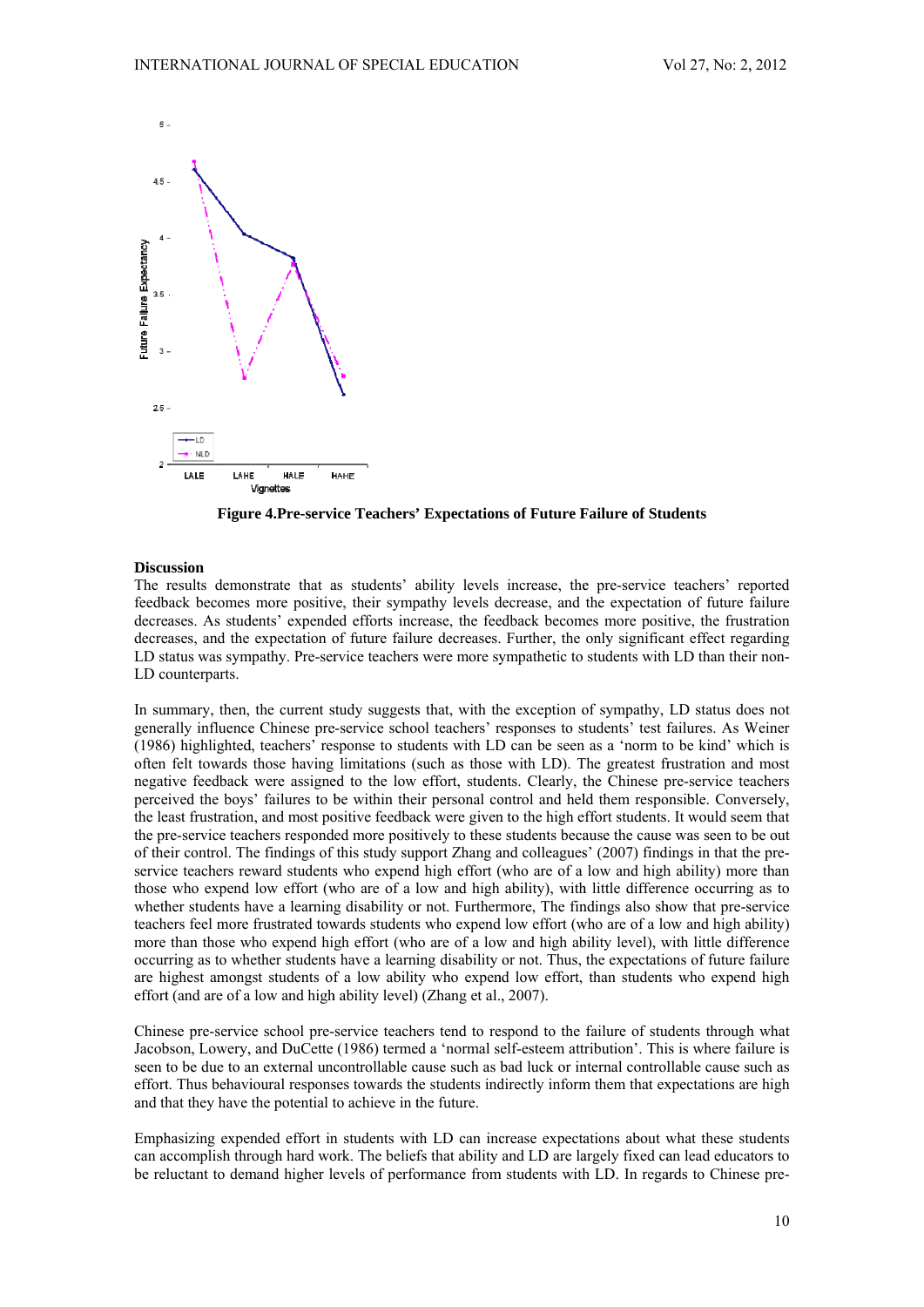service teachers this does not seem to be the case. The identification and label of LD does not influence their expectations of future failure, feedback that they give to students, or their level of frustration towards them. The identification and label of LD only seems to influence their level of sympathy towards these students.

In conclusion the data indicate that the attributional message that Chinese pre-service school teachers transmit to students with LD is that they have the same ability as their peers without LD, and should have the same expectations as a result. These findings suggest that Chinese teachers were less generous than Western teachers to students with LD. The only difference was the sympathy felt towards students with LD. Further, the results show that they perceive LD students' failure as more of an unstable cause of failure, which can enhance students' motivation; which supports previous research (Zhang et al., 2007).

Although these results suggest that pre-service school teachers respond to students with and without LD similarly, there are some limitations of the current research. The use of vignette scenarios may produce responses which differ from the responses teachers would make in natural settings (Lee, Hallahan & Herzog, 996). The responses pre-service teachers make to such scenarios may be those they feel they should make given a similar situation rather than those they might actually make. However, the current study sought to advance research built on the foundation of methods similar to that employed in numerous studies involving attribution and achievement (Clark, 1997; Weiner & Kukla, 1970; Zhang et al., 2007).

#### **Conclusion**

Perceptions, understandings, and expectations within Eastern countries of those with LD, have raised issues over the years. The greatest difficulties have been in the search for how best to understand students with LD within the education system, to meet their needs and to teach them the necessary skills for adulthood. The interpersonal attributional traits that pre-service teachers in China place on students with LD form a positive pattern to some extent, as they perceive LD as an unstable cause of failure. Therefore, it can enhance students' motivation. Nevertheless, it can be harmful under the circumstance that pre-service teachers lack proper understanding of LD since they may hold inappropriate expectations on students. As a result, they bring these students with high pressure. Thus, it is essential that pre-service teachers be trained to understand the attributional information that they convey to students with LD, and how does it affect the students' attitudes, motivation, expectations, etc. Further, how the aptitudes of the students can be enhanced by teaching.

Consequently, this study proposes that teacher training institutions need to prepare future teachers with perceptions, knowledge and skills to teach students with LD. By providing better training programs and practicum experiences to the teachers, the needs and opportunities within the academic arena of students with LD can be met. Secondly, the educational departments need to put more efforts to develop a clear and widely accepted definition of LD. Furthermore, they should ensure adequate policy, curriculum, personnel resource and technologies to teach students with LD.

#### *Implications*

These findings have practical implications for pre-service teacher education, and for policy makers and educational departments. Perceiving LD as an unstable cause by pre-service teachers may have some positive influences to students' self-efficacy, so as to increase their achievement motivations (Zhang et al., 2007). On the other hand, it can be harmful to students with LD when teachers lack knowledge and instructional skills. If pre-service teachers understand these students, and then design interventions, e.g. a positive behavior support plan, such an attributional style may become an accelerant to the students' future achievements (Zheng & Zhang, 2007). According to a study by East China Normal University, 82.6% teachers feel lacking achievability toward students with special needs (including LD), and 81.8% have some awareness of these students but feel incapable to teach them (Li, Li  $\&$  Fan, 2002).

It is, therefore, essential for teacher training institutions to better prepare pre-service teachers with perceptions, knowledge and skills to teach students with LD. Most professionals identify children with LD as *not intellectually impaired*, *not emotionally disturbed*, *not impaired in the modalities*, and *has had an opportunity to learn*. LD is often referred to as a 'hidden handicap' (Lavoie, 1996), which could be a significant impediment to prevent pre-service teachers from recognizing problems and designing interventions. An essential first step to address the issue is to develop training and practicum programs to future teachers. How will they ascribe academic failure and success by students with LD, so as to their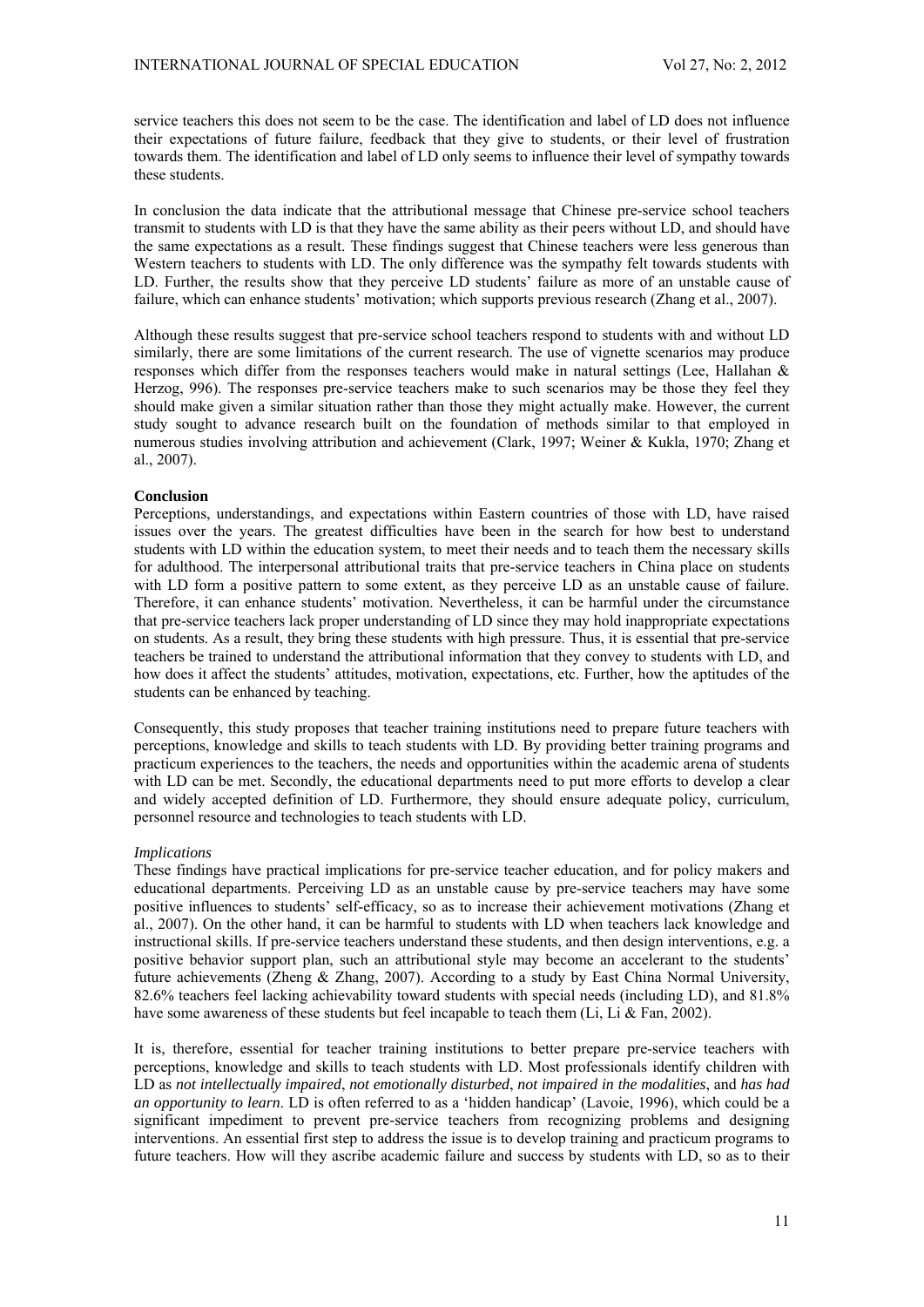expectations and behaviours followed by? Understanding the direct and indirect messages that they may send to these students may then lead to attitudinal changes that will help the student with LD achieve.

The educational departments need to face squarely at LD. As indicated at the beginning of the article, LD is variously defined across China. Besides, it has been used in parallel with many other sayings such as *learning difficulties*, *learning disabled*, *underachiever*, and *academically poor students* (Han & Zhang, 2010). These conceptual confusing and misunderstandings could be an impediment to obstruct national efforts to improve the educational outcome for students with LD. Therefore, the first step is to address the definition of LD towards having a unified understanding, at least in the educational arena.

Second, educational departments need to assist teachers and schools by ensuring that students with LD is properly identified and educated. Currently, one of the top issues that impede schools and teachers to teach students with special needs are the limited support from the government (Liu, Du & Yao, 2000; Zhang & Chen, 2002). Solving the problem may require the departments providing the up-to-date technologies and devices to facilitate teaching processes at schools. However, more importantly, they need to make policy, design curriculum and provide sufficient personnel resources specifically for students with special needs (including LD). If more attention is addressed to LD by educational departments, then teachers and schools would more likely be able to increase awareness, perceptions and skills towards the students.

#### *Future Research*

The results from this research, and the previous discussion of the limitations of the research, have highlighted a number of issues which warrant further investigation. Future research might focus upon the range of data collection methods employed, and the groups examined in such studies. There needs to be a greater focus on the Western and Eastern philosophical educational view of students in general, and in particular, on students with LD. Finally, there is a need to compare responses from pre-service teachers before and after they have received a certain amount of training on how to teach students with LD. The data also can be compared to the data from Eastern countries to the Western countries.

Further studies in China could compare in-service teachers' and pre-service teachers' perceptions and expectations of students with LD. As a final point, the future research studies discussed here could also be carried out cross-nationally to provide comparative data.

### **References**

Barker, G., & Graham, S. (1987). Developmental study of praise and blame as attributional cues.Journal of Educational Psychology, 79, 62–66.

Bennett, C. & Bennett, J. (1994). Teachers' attributions and beliefs in relation to gender and success of students. Paper presented at the annual meeting of the American Educational Research Association, New Orleans, LA. (ERIC Document Reproduction Service No. ED375 127).

Boersma, F. J.& Chapman, J. W. (1981). Academic self-concept, achievement expectations, and locus of control in elementary learning-disabled children. Canadian Journal of Behavioral Science, 13(4), 349- 358.

Borkowski, J. G., Weyhing, R. S. & Carr, M. (1988). Effects of attributional retraining on strategy-based reading comprehension in learning-disabled students. Journal of Educational Psychology, 80, 46-53.

Chang, Y. (2010). Research on elementary students' attribution to success and failure in the subject of Chinese language (in translation).New Curriculum Research, 191, 126-127.

Chen, L (2007). Concept of learning disabilities and relative research (in translation). Journal of Leshan Teachers College, 22(5), 123-125.

Clark, M. (1997). Teacher response to learning disability: A test of attributional principles. Journal of Learning Disabilities, 30, 69-79.

Foote, C. (1999). Attribution feedback in the elementary classroom. Journal of Research in Childhood Education, 13(2), 155-166.

Georgiou, S., Christou, C., Stavrinides, P., & Panoura, G. (2002). Teacher attributions ofstudent failure and teacher behavior toward the failing student. Psychology in the Schools, 39(5), 583-595.

Graham, S. (1984). Communicating sympathy and anger to black and white students: The cognitive (attributional) consequences of affective cues. Journal of Personality and Social Psychology, 47, 40-54.

Graham, S. (1991). A review of attribution theory in educational contexts. Educational Psychology Review, 3, 5-39.

Graham, S.& Barker, G. P. (1990). The down-side of help: An attributional-developmental analysis of helping behavior as a low-ability cue. Journal of Educational Psychology, 82, 7–14.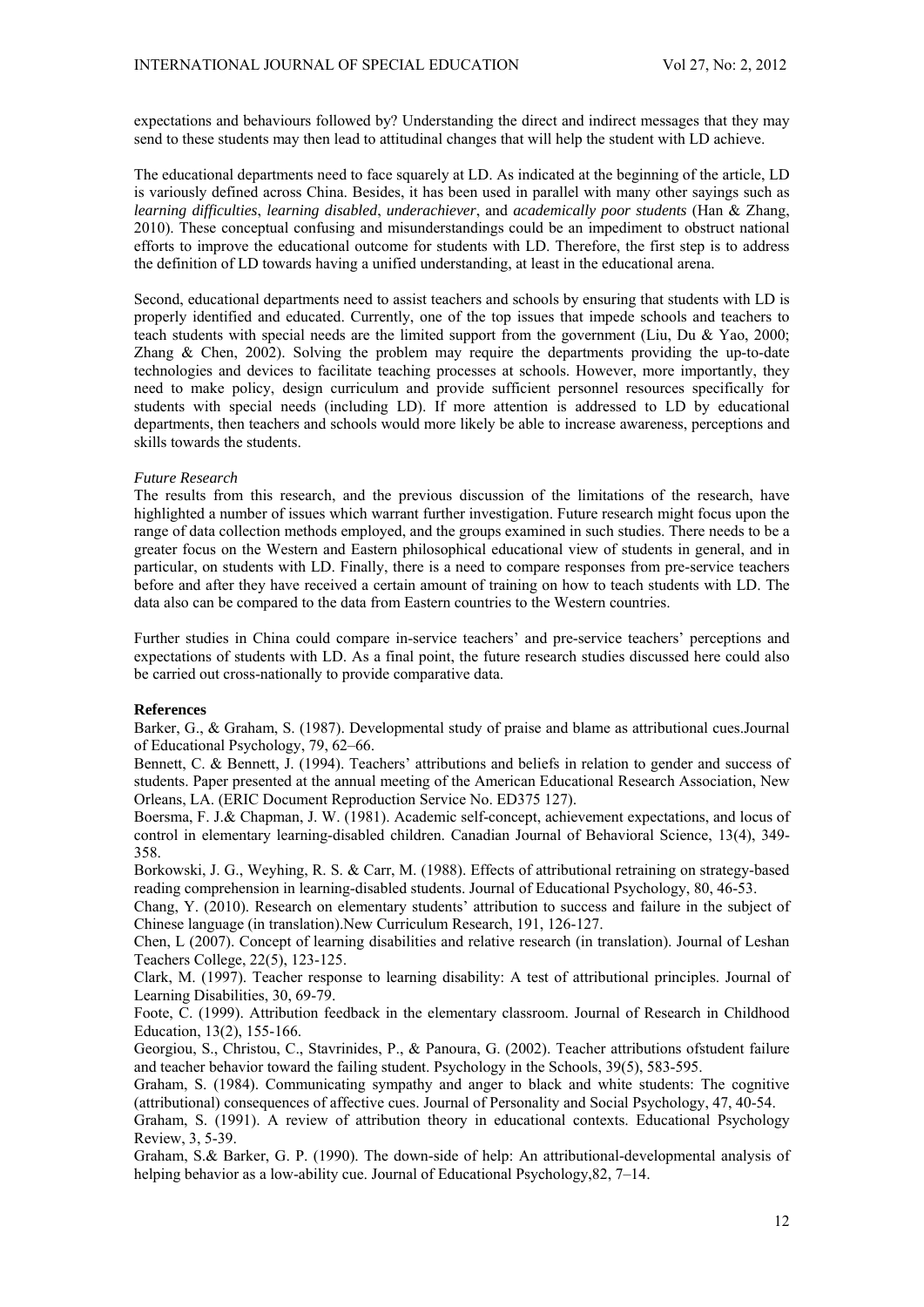Graham, S.& Weiner, B. (1986). From attribution theory to developmental psychology: A round-trip ticket?Social Cognition, 4(2), 152-179.

Han, Qiu-Shi & Zhang, Guo-Jin. (2010). A research on the development of definitions of LD (in translation). Journal of JingdezhenCollege, 25, 73-75.

He, Er-Shi. (2005). Review on the researches of cognitive characteristics of children with learning disability.Chinese Journal of Special Education (Monthly), 57, 85-89.

Heider, F. (1958). The psychology of interpersonal relations. New York: Wiley.

Hinnant, B. J., O'Brien, M. & Ghazarian, S. (2009). The longitudinal relations of teacher expectations to achievement in the early school years.Journal of Educational Psychology, 101(3), 662-670.

Hu, Qiong. (2009). The Weiner's Attribution Theory used in the ideological and political education for college student. Journal of Hefei Univeristy of Technology (Social Sciences), 23(6), 124-128.

Jacobson, B., Lowery, B., DuCette, J. (1986). Attributions of learning disabled children. Journal of Educational Psychology, 78, 59-64.

Kelley, H., Michaela, J. (1980). Attribution theory and research. Annual Review of Psychology, 31, 457- 501.

Lavoie, R. (1996). When the chips are down? [video recording].Alexandria, VA: PBS Video.

Li, Chuan-Yin, Liu, Feng-Yue & Dong, Ji-He. (2006). Attribution and regulation strategies of adult learning barriers. Open Education Research, 12(6), 91-94.

Li, Jie., Li Zhi-Min. & Fan, Jing-Jing. (2002). The research on the school building environment for limb and trunk disables: An analysis causes preventing limb and trunk disables from entering schools. J.Xi'an Univ. of Arch. & Tech. (Natural Science Edition), 34:4, 313-316.

Linnenbrink, E., Pintrich, E. (2002). Motivation as an enabler for academic success. School Psychology Review, v31(3), 313-327.

Liu, Chun-Ling., Du, Xiao-Xin. &Yao, Jian. (2000). A study of regular primary school teachers' acceptance of special needs children. Chinese Journal of Special Education (Quarterly), 34, 34-36.

Liu, Lin. (2000). Research on factors of children with learning disabilities (in translation). Chinese Journal of School Health, 21: 4, 329-330.

Luo, Li-Fang. (2000). Applying attributional theory to students with LD (in translation). Journal of Fuqing Branch of Fujian Normal University, 46, 67-69, 74.

Major, B., Kaiser, C., & McCoy, S. (2003). It's not my fault: When and why attributions to prejudice protect self-esteem. Personality and Social Psychology, Bulleting 29, 772-781.

Matteucci, M. (2007). Teachers facing school failure: The social valorization of effort in the school context. Social Psychology of Education, 10, 29-53.

Matteucci, M., Gosling, P. (2004). Italian and French teachers faced with pupil's academic failure: The norm of effort. European Journal of Psychology of Education, 19(2),147-166.

Meyer, W., Bachmann. M., Biermann. U., Hempelmann. M., Ploger, F. & Spiller, H. (1979). The informational value of evaluative behavior: Influence of praise and blame on perceptions of ability. Journal of Educational Psychology, 71(2), 259-268.

Ministry of Education of the People's Republic of China. (2009). Teachers Law of the People's Republic of China. Retrieved on 2011/2/12 from http://202.205.177.9/edoas/en/index.jsp

Nunez, J., Gonzalez-Pienda, J., Gonzalez-Pumariega, S., Roces, C., Alvarez, L., Gonzalez, P., Cabanach, R., Valle, A., Rodriguez, S. (2005). Subgroups of attributional profiles in students with learning difficulties and their relation to self-concept and academic goals. Learning Disabilities Research and Practice, v20(2), 86-97.

Palmer, D. J., Drummond, F., Tollison, P., & Zinkgraff, S. (1982). An attributional investigation of performance outcomes for learning-disabled and normal-achieving pupils. The Journal of Special Education,16, 207-219.

Pearl, R. A., Bryan, T., & Donahue, M. (1980). Learning disabled children's attributions for success and failure. Learning Disability Quarterly,3, 3-9.

Reyna, C. (2000). Lazy, dumb, or industrious: When stereotypes convey attribution information in the classroom. Educational Psychology Review, 12, 85-110.

Reyna, C., Weiner, B. (2001). Justice and utility in the classroom: An attributional analysis of the goals of teachers' punishment and intervention strategies. Journal of Educational Psychology, 93(2), 309-319.

Richardson, J. (In Press). Eta squared and partial eta squared as measures of effect size in educational research. Educational Research Review (2011), doi:10.1016/ j.edurev.2010.12.001.

Rolison, M., Medway, F. (1985). Teachers' expectations and attributions for student achievement: Effects of label, performance pattern and special education intervention. American Educational Research Journal, 22(4), 561-573.

Schunk, D., Pintrich, P., Meece, J. (2008). Motivation in education: Theory, research, and applications. Sydney, Pearson.